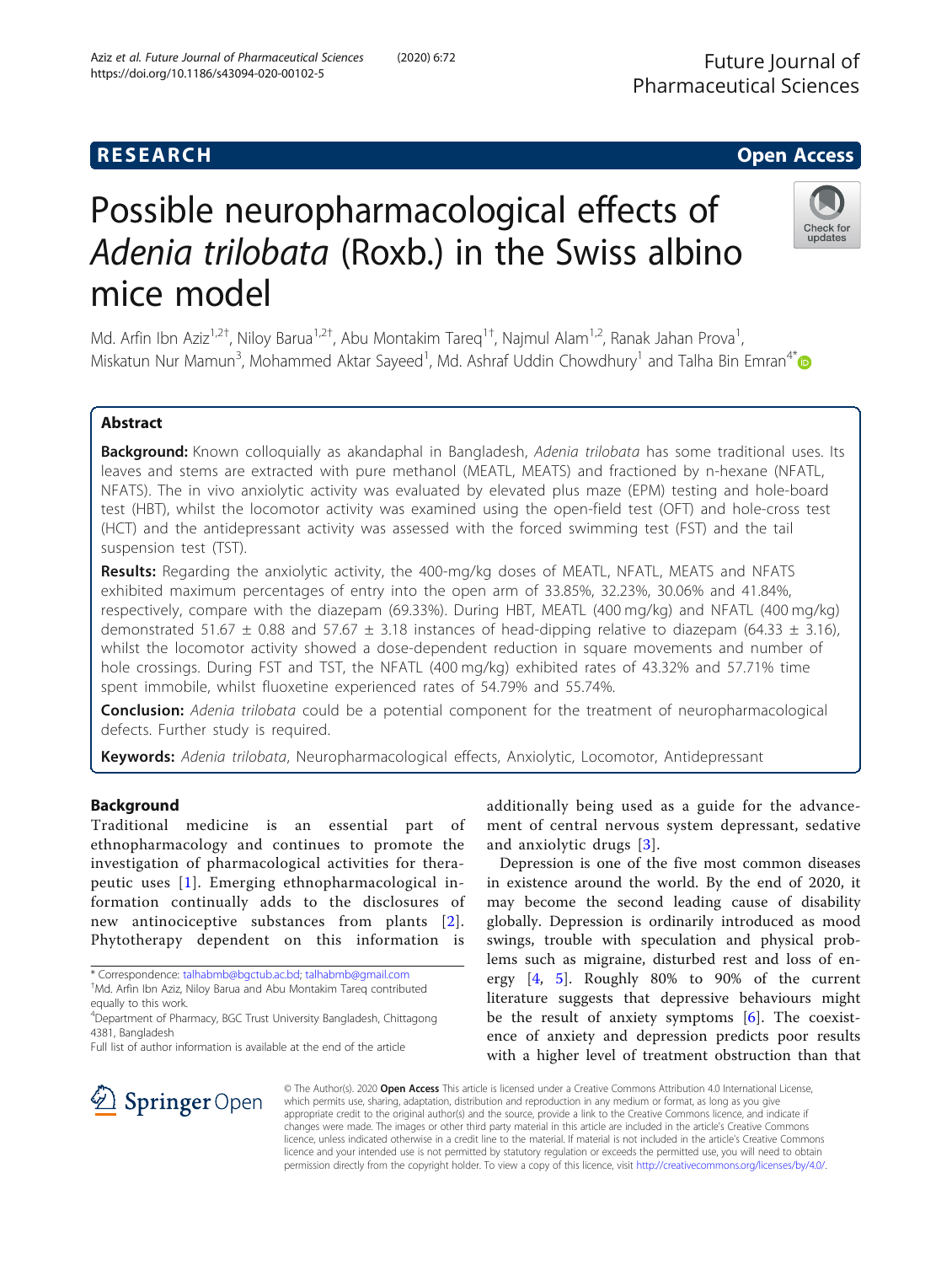with either disorder happening alone. Further, if they overlap with each other, it can complicate the diagnosis and delay treatment [\[7](#page-6-0)]. Moreover, anxiety and depression are common symptoms in Alzheimer's disease and the elongation of their duration and severity can lead to dementia [\[8\]](#page-6-0). There are several drugs useful for the treatment of depression and anxiety. Tricyclic antidepressants, monoamine oxidase inhibitors, serotonin–norepinephrine reuptake inhibitors and serotonergic antidepressants are mostly used for the treatment of depression, whereas benzodiazepines are useful due to their anti-anxiety, sedative and muscle-relaxant activities  $[9-12]$  $[9-12]$  $[9-12]$  $[9-12]$  $[9-12]$ . Though they have several beneficiary effects, these medications also lead to unfavourable impacts. As such, some researchers are focusing on medicinal plants to elucidate compounds that are similarly effective but with less side effects. As indicated by the World Health Organisation (WHO), around 75% of the total global populace depends upon traditional medicine for health care or remedies [\[13](#page-7-0)].

Adenia trilobata (family: Passifloraceae), colloquially known as akandaphal, is distributed in the Chittagong District, Assam, Myanmar, Pakistan and eastern and western Himalayas. According to a previous report, the leaves of this plant are useful in the treatment of headache, knee pain, snake bite and stomach trouble [[14,](#page-7-0) [15\]](#page-7-0). In our previous research, extracts of A. trilobata with different fractionations showed antioxidant, cytotoxicity, thrombolytic, antinociceptive and antidiarrheal activities [[16](#page-7-0)].

As a follow-up, the present study assessed the anxiolytic, locomotor and antidepressant activities of methanol (MEATL, MEATS) and n-hexane (NFATL, NFATS) extracts of A. trilobata leaves and stems.

# Methods

# Chemicals

Diazepam and fluoxetine were procured from Square Pharmaceuticals Ltd., Dhaka, Bangladesh, whereas all other chemicals and reagent were of analytical grade.

## Animals

Swiss albino mice of either sex (aged 6–7 weeks old and weighing 25–35 g) were obtained from the appropriate source. The animals were familiarised with the laboratory conditions for 14 days at room temperature  $(25 °C \pm 2 °C)$  with a 12-h light/dark cycle with food pellets and ample water supply. For the animal experiments, all efforts were made to minimise the suffering of the animals. At the end of the observation period, all mice were euthanised using diethyl ether anaesthesia. This study was approved by the institutional animal ethical committee according to governmental guidelines under an approved reference number [[17](#page-7-0)]. All sections of this report adhere to the Animal Research: Reporting of In Vivo Experiments guidelines for reporting animal research.

## Collection and preparation of plant materials

The detailed extraction process of A. trilobata was as described in research by Barua et al. [\[16\]](#page-7-0), whereas the fractioning of n-hexane extract was performed according to the protocol of Kupchan et al. [[18\]](#page-7-0). The sample was stored at 4 °C until further use.

## Experimental design

This study was conducted using four separate groups containing five Swiss albino mice each. The groups were stratified as the negative control (1% Tween-80 solution) group, reference drug group and two test groups (200 and 400 mg/kg): Meanwhile, the four test samples were the methanol extract of A. trilobata leaves (MEATL), n-hexane fraction of A. trilobata leaves (NFATL), methanol extract of A. trilobata stem (MEATS) and n-hexane fraction of A. trilobata stem (NFATS), respectively. Fluoxetine was used to discern the antidepressant activity in a dose of 10 mg/kg body weight (b.w.) delivered via an intraperitoneal route (IP), whereas diazepam was used for the anxiolytic and locomotor activity assessments and was delivered as a dose of 1 mg/kg (b.w., IP). As a negative control, 1% Tween-80 in water was received as a dose of 10 mL/kg (b.w.) by oral gavage.

# Anxiolytic activity

#### Elevated plus maze (EPM) test

The EPM test was used to explore the anxiolytic activity of the extract of A. trilobata in Swiss albino mice. The EPM apparatus consisted of two open arms (5  $\times$  10 cm<sup>2</sup>) and two closed arms (5  $\times$  10  $\times$ 15 cm<sup>3</sup>) with a mid-point  $(5 \times 5 \text{ cm}^2)$  [[19](#page-7-0), [20](#page-7-0)]. Swiss albino mice of either sex were used in this study and the treatment was as described in the experimental design section. After 60 min, each group of mice was individually placed in the midpoint of the apparatus and the numbers of entries into the open and closed arms, respectively, were counted. The study recorded for 5 min. At the end of the experiment, the mice were euthanised using diethyl ether anaesthesia.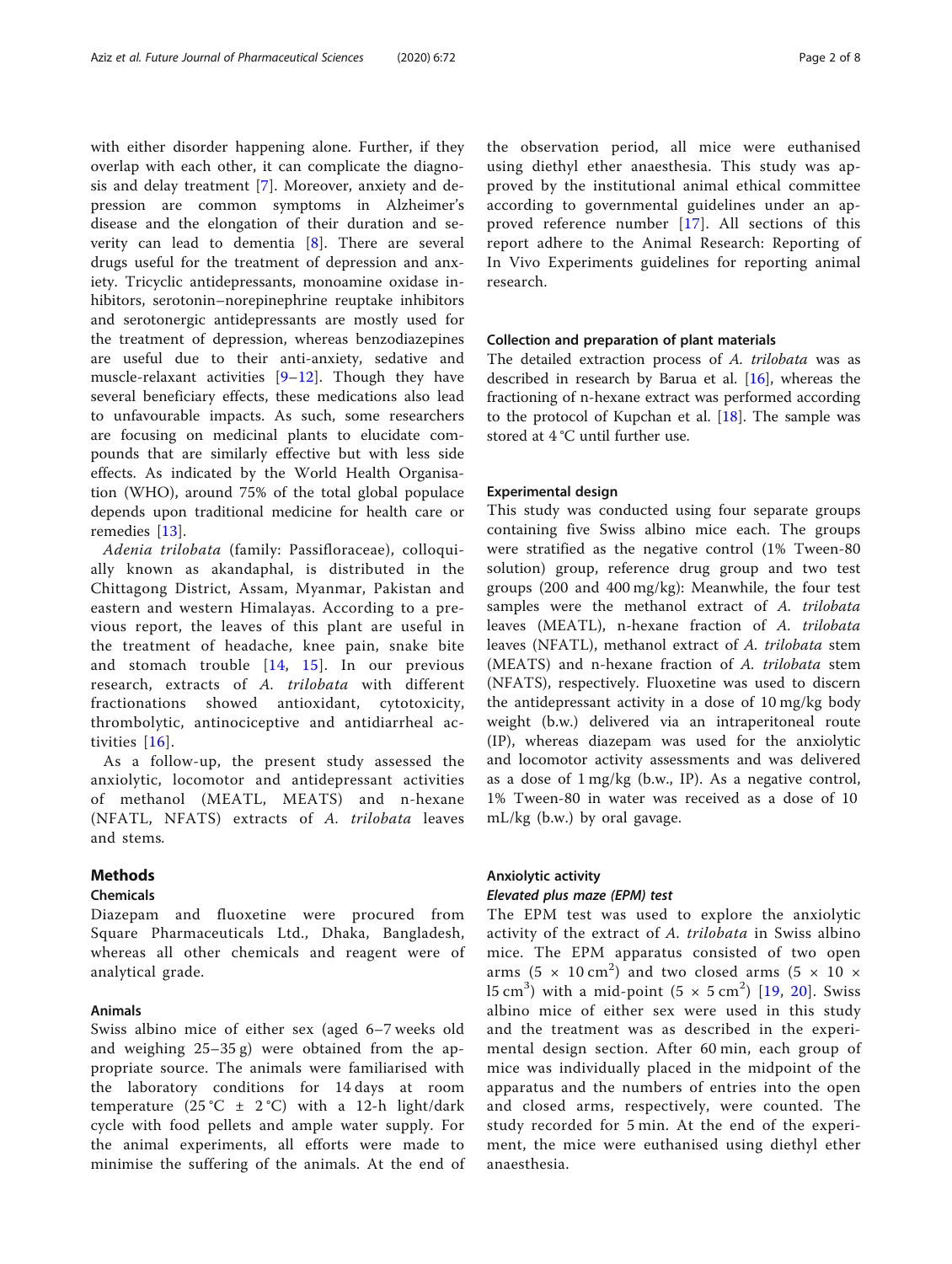%Entry into the open arm  $=$   $\frac{\text{Number of entries in the open arm}}{\text{Number of entries in the open arm} + \text{number of entries in the closed arm}} \times$  $- \times 100$ 

#### Hole-board test (HBT)

The HBT assessed the anxiolytic activity of the extract of A. trilobata. The device was made up of a wooden box with a size of  $40 \times 40 \times 25$  cm<sup>3</sup> with 16 evenly distributed holes, each measuring 3 cm in diameter. The apparatus was elevated from the floor to a height of 25 cm. The treatment of each group was as described in the experimental design section. After 30 min of dosing, each mouse was placed in the apparatus and we counted the number of head dips over 5 min and determined the latency of the first head dip [\[21,](#page-7-0) [22\]](#page-7-0). At the end of the experiment, the mice were euthanised using diethyl ether anaesthesia.

# Locomotor and exploratory activity Open field test (OFT)

The locomotor and exploratory behaviours of the extract of A. trilobata in Swiss albino mice were previously determined by Saleem et al. [[23\]](#page-7-0). The apparatus of the OFT construct used a wooden square with a wall height of 40 cm, which was coloured in black and white sections alternatively, totalling 25 equal squares in the box. After the treatment of the groups, as described in the experimental design section, mice were placed in the apparatus and their movements for 3 min were assessed at 0, 30, 60, 90 and 120 min of observation. At the end of the experiment, the mice were euthanised using diethyl ether anaesthesia.

# Hole-cross test (HCT)

The locomotor and exploratory behaviour analysis using the hole-cross apparatus was previously carried out by Takagi et al. [[24](#page-7-0)]. A wooden box with dimensions of 30  $\times$  20  $\times$  14 cm<sup>3</sup> with a 3-cm hole located in the centre of the box was positioned at the height of 7.5 cm. The treatment of the group was as described in the experimental design section. After the treatment, each mouse was individually placed in the apparatus and the number of holes crossed was counted for 3 min at 0, 30, 60, 90 and 120 min of observation. At the end of the experiment, the mice were euthanised using diethyl ether anaesthesia.

# Antidepressant activity

# Forced swim test (FST)

The antidepressant activity was assessed by FST according to the previously explained method of David et al. [[25\]](#page-7-0). The treatment of the groups was as described in the experimental design section. Sixty minutes after the administration of extract and reference drug mice were individually placed in a plastic apparatus measuring  $25 \times$  $15 \times 25$  cm<sup>3</sup>, which was filled with water (15 cm) with a consistent water temperature of 25 °C  $\pm$  2 °C. The placement of individual mice in the apparatus was recorded for 6 min, with the initial 2 min considered as the adjustment time and the remaining 4 min measured as the immobile time. At the end of the experiment, the mice were euthanised using diethyl ether anaesthesia. The following equation was used to calculate the percentage of inhibition of immobility:

Inhibition (
$$
\%
$$
) =  $\frac{A - B}{A} \times 100$ 

where A is the mean immobility time of the control and B is the mean immobility time of the test sample, respectively.

#### Tail suspension test (TST)

The TST was used to evaluate the antidepressant activity of A. trilobata extracts according to a previously explained method  $[26]$  $[26]$  $[26]$ . The treatment of the groups was as described in the experimental design section. Sixty minutes after treatment, mice were individually hung by their tails using adhesive tape positioned nearly 1 cm from the tip of the tail. The recoding and percentage of immobility were calculated as the TST results. At the end of the experiment, the mice were euthanised using diethyl ether anaesthesia.

#### Statistical analysis

The study results were expressed as mean ± standard error of the mean, where  $p < 0.05$ ,  $p < 0.01$  and  $p <$ 0.001 were considered to be statistically significant. The statistical analysis followed by one-way analysis of variance (ANOVA) (Dunnett's test), comparing the test groups to the negative control (1% Tween-80) using GraphPad Prism version 8.4 (GraphPad Software Inc., San Diego, CA, USA).

# Results

# Effect of different extracts of A. trilobata on anxiolytic activity in the EPM test

EPM testing is mostly used to investigate anxiolytic behaviour in mice. Table [1](#page-3-0) presents the results of EPM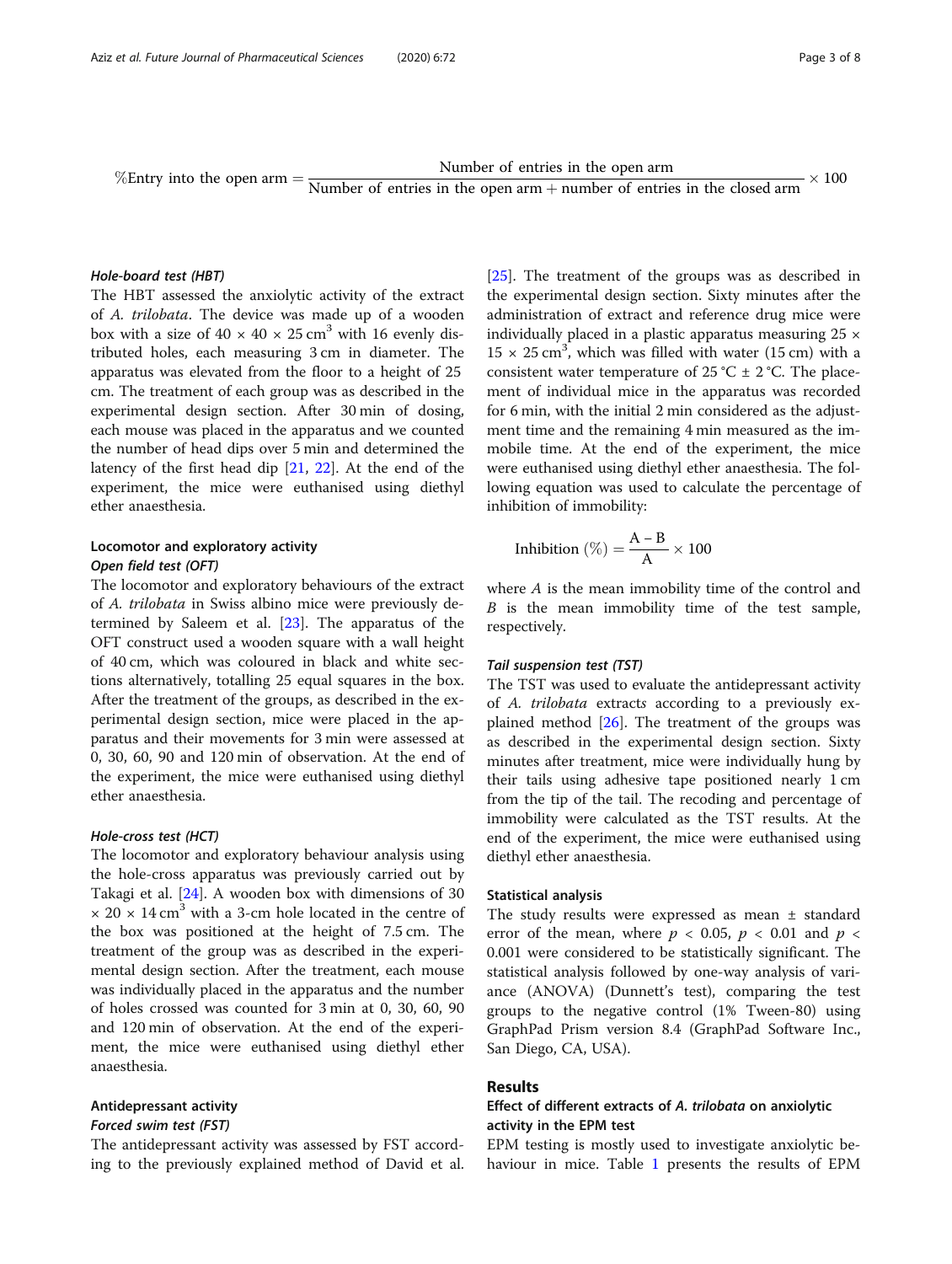<span id="page-3-0"></span>Table 1 Anxiolytic activity of different extract of A. trilobata on elevated plus-maze test

| Group (mg/kg)        | Entry into open arm (%)        |
|----------------------|--------------------------------|
| Control              | $30.33 + 0.88$                 |
| Diazepam (1)         | $69.33 + 1.15^{\circ}$         |
| MFATI 200            | $23.97 \pm 0.88$ <sup>ns</sup> |
| MFATI 400            | $33.85 \pm 1.26$ <sup>ns</sup> |
| <b>NFATI 200</b>     | $25.48 \pm 2.95$ <sup>ns</sup> |
| NFATL 400            | $32.23 + 2.42^a$               |
| MFATS 200            | $22.75 + 0.87$ <sup>ns</sup>   |
| MFATS 400            | $30.06 \pm 0.88$ <sup>ns</sup> |
| NFATS <sub>200</sub> | $23.14 \pm 2.44^{\text{ns}}$   |
| NFATS 400            | $41.84 \pm 3.19^a$             |

ns non-significant; MEATL methanol extract of A. trilobata leaves, NFATL nhexane fraction of A. trilobata leaves, MEATS methanol extract of A. trilobata stem, NFATS n-hexane fraction of A. trilobata stem

The statistical analysis followed by one-way analysis of variance (Dunnett's test) compared to the negative control (1% Tween-80) using GraphPad Prism version 8.4

The results were expressed in mean  $\pm$  SEM (standard error mean)

 $a^2$  $\rho$  < 0.05 considered as statistically significant considered as statistically significant

 $\epsilon_p$  < 0.001 considered as statistically significant

testing, where diazepam (1 mg/kg) led to a significant degree of  $(p < 0.001)$  increased entry into the open arms  $(69.33\% \pm 1.15\%)$  as compared with the negative control  $(30.33% \pm 0.88%)$ . The ANOVA of the 400 mg/kg dose of NFATL and NFATS similarly showed a significant degree of ( $p < 0.05$ ) increased entry into the open arms (32.23%  $\pm$ 2.42% and  $41.84\% \pm 3.19\%$ , respectively). In general, different extracts of A. trilobata triggered a significant dosedependent reduction in anxiety behaviour. Also, the other doses of A. trilobata extracts showed a nonsignificant ( $p >$ 0.05) reduction in terms of entry into the open arms when compared with the negative control group.

# Effects of anxiolytic activity following the administration of A. trilobata extract during HBT

During the HBT, the number of head dips was significantly increased in a dose-dependent manner for MEAT L, NFATL, MEATS (400 mg/kg) and NFATS (400 mg/ kg) relative to in the negative control group. A similar effect was observed following treatment with diazepam, whereas nonsignificant activity was observed for the 200-mg/kg doses of MEATS and NFATS. Furthermore, the latency for the first head dip showed significant behaviour in correlation with diazepam, whilst the outcomes of other treatments of A. trilobata had no significance. Table 2 presents the anxiolytic activity recorded during HBT.

# Effects of different extracts of A. trilobata on locomotor activity during OFT

Locomotor activity was assessed by counting the number of square movements in the open-field apparatus at

| Group (mg/kg)    | No. of head dipping            | Latency of first head<br>dipping (s) |
|------------------|--------------------------------|--------------------------------------|
| Control          | $26.33 + 0.88$                 | $8.33 + 0.88$                        |
| Diazepam (1)     | $64.33 \pm 3.16^c$             | $2.0 \pm 0.57$ <sup>a</sup>          |
| MFATI 200        | $39.33 \pm 2.33^{b}$           | $6.33 \pm 2.40^{ns}$                 |
| MFATI 400        | $51.67 \pm 0.88$ <sup>c</sup>  | $5.67 \pm 0.88$ <sup>ns</sup>        |
| <b>NFATI 200</b> | 43.0 $\pm$ 2.89 <sup>c</sup>   | $5.67 \pm 1.76$ <sup>ns</sup>        |
| <b>NFATI 400</b> | $57.67 \pm 3.18^{\circ}$       | $5.33 \pm 1.76$ <sup>ns</sup>        |
| MFATS 200        | $31.0 + 1.53^{ns}$             | $8.0 \pm 2.65$ <sup>ns</sup>         |
| <b>MFATS 400</b> | $40.33 + 2.33^{\circ}$         | $7.0 \pm 1.53$ <sup>ns</sup>         |
| NFATS 200        | 34.67 $\pm$ 0.88 <sup>ns</sup> | $7.53 \pm 0.33^{ns}$                 |
| <b>NFATS 400</b> | $46.33 \pm 1.86^c$             | $4.67 \pm 0.45$ <sup>ns</sup>        |

Table 2 Anxiolytic activity of different extract of A. trilobata on

ns non-significant, MEATL methanol extract of A. trilobata leaves, NFATL nhexane fraction of A. trilobata leaves, MEATS methanol extract of A. trilobata stem, NFATS n-hexane fraction of A. trilobata stem The results were expressed in mean  $\pm$  SEM (standard error mean)

 $a^2 p < 0.05$  considered as statistically significant b  $b_p < 0.01$  considered as statistically significant

hole-board test in mice

 $p > 0.01$  considered as statistically significant

 $\epsilon_p$  < 0.001 considered as statistically significant

different interval times. In contrast, all doses of A. trilobata extract triggered a reduction in the movements with time. The positive control, diazepam, exposed a significant ( $p < 0.001$ ) reduction of movements at 90 and 120 min of observation, whilst no findings of significance were observed at 0, 30 or 60 min of observation. However, the MEATS (200 mg/kg) correlated with significant square movements at 0, 30 and 120 min of observation. Fig. [1](#page-4-0) presents the locomotor activity noted during OFT.

# Effects of different extracts of A. trilobata on locomotor activity during HCT

The locomotor activity of the A. trilobata extracts was observed by the crossing of the hole in the hole-cross apparatus. The diazepam exhibited significant numbers of  $(p < 0.001)$  hole crossings at 0, 60, 90 and 120 min of observation, with significant treatment differences ( $p <$ 0.01) relative to the negative control group noted at 30 min. Meanwhile, all doses of the A. trilobata extracts showed a dose-dependent reduction in the number of hole crossings. Fig. [2](#page-4-0) presents the locomotor activity observed during HCT.

# Effects of different extracts of A. trilobata on depressionlike behaviour during FST

The antidepressant activity of A. trilobata extracts was assessed using the FST. Statistical analysis by ANOVA revealed a significant ( $p < 0.001$ ) length of time of immobility for all treatments of A. trilobata and fluoxetine except MEATL (200 mg/kg) ( $p > 0.05$ ). The 400-mg/kg doses of MEATL, NFATL, MEATS and NFATS, respectively, triggered maximum percentages of inhibition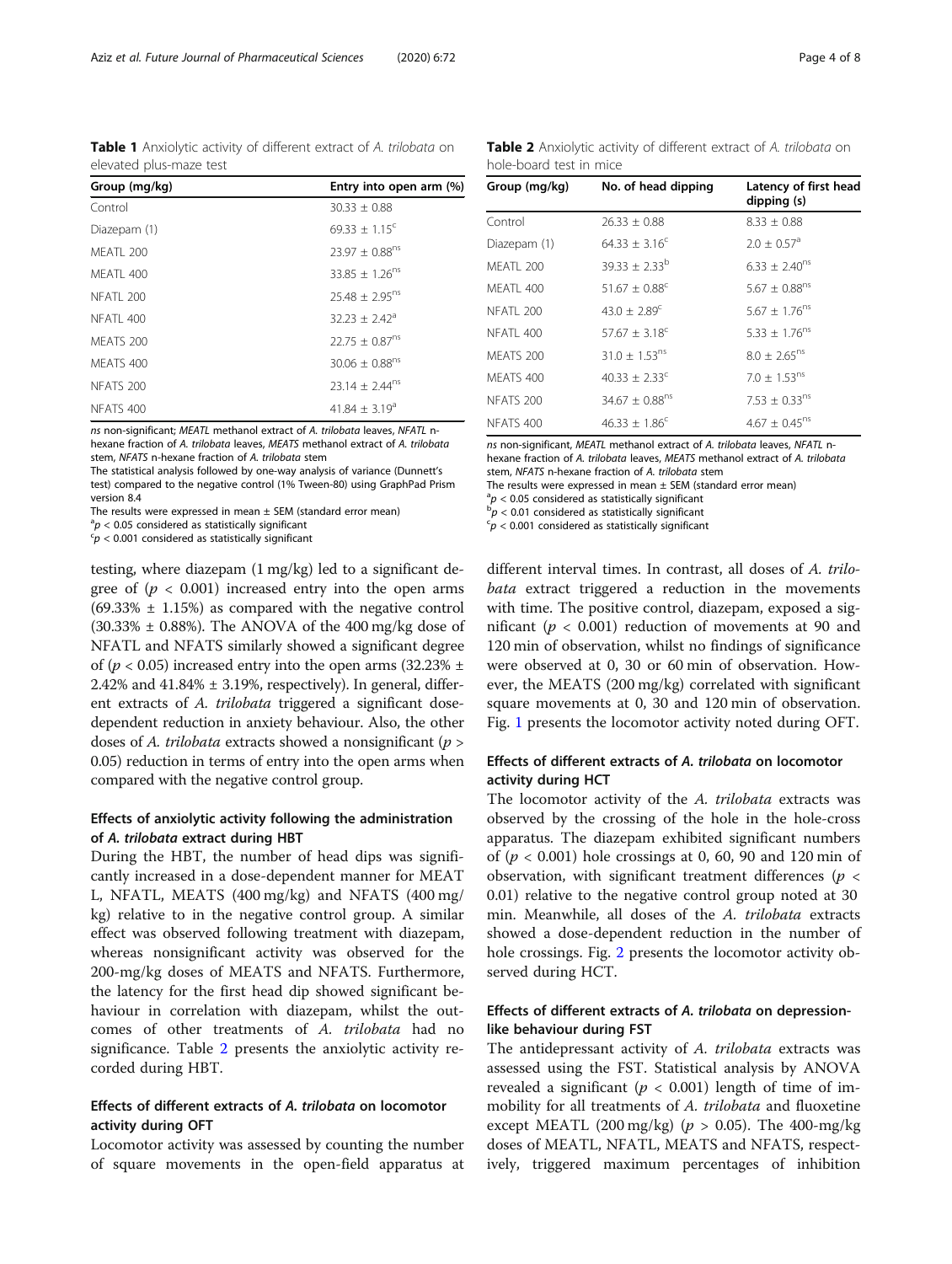<span id="page-4-0"></span>

(30.48%, 43.32%, 30.22% and 39.73%, respectively), whilst fluoxetine as the standard drug exhibited an immobility percentage of 54.79%. Table [3](#page-5-0) presents the antidepressant activity of A. trilobata extracts seen during FST.

# Effects of different extracts of A. trilobata on depressionlike behaviour in TST

During the TST, the treatment of A. trilobata extracts and fluoxetine led to a significant ( $p < 0.001$ ) reduction in immobility in comparison with the negative control, with the treatments showing a dose-dependent reduction pattern. The 400-mg/kg doses of MEATL, NFATL, MEATS and

NFATS exhibited maximum percentages of inhibition of 42.65%, 57.71%, 55.91% and 55.55%, respectively, which was almost similar to that of the standard drug fluoxetine (55.74%). Table [4](#page-5-0) presents the antidepressant activity of A. trilobata extracts during TST.

# **Discussion**

Complementary and alternative medicine (CAM) has become an important part of the treatment of chronic diseases. Natural products are one CAM aspect with the potential to facilitate the development of new compounds for novel therapeutic applications. Amongst

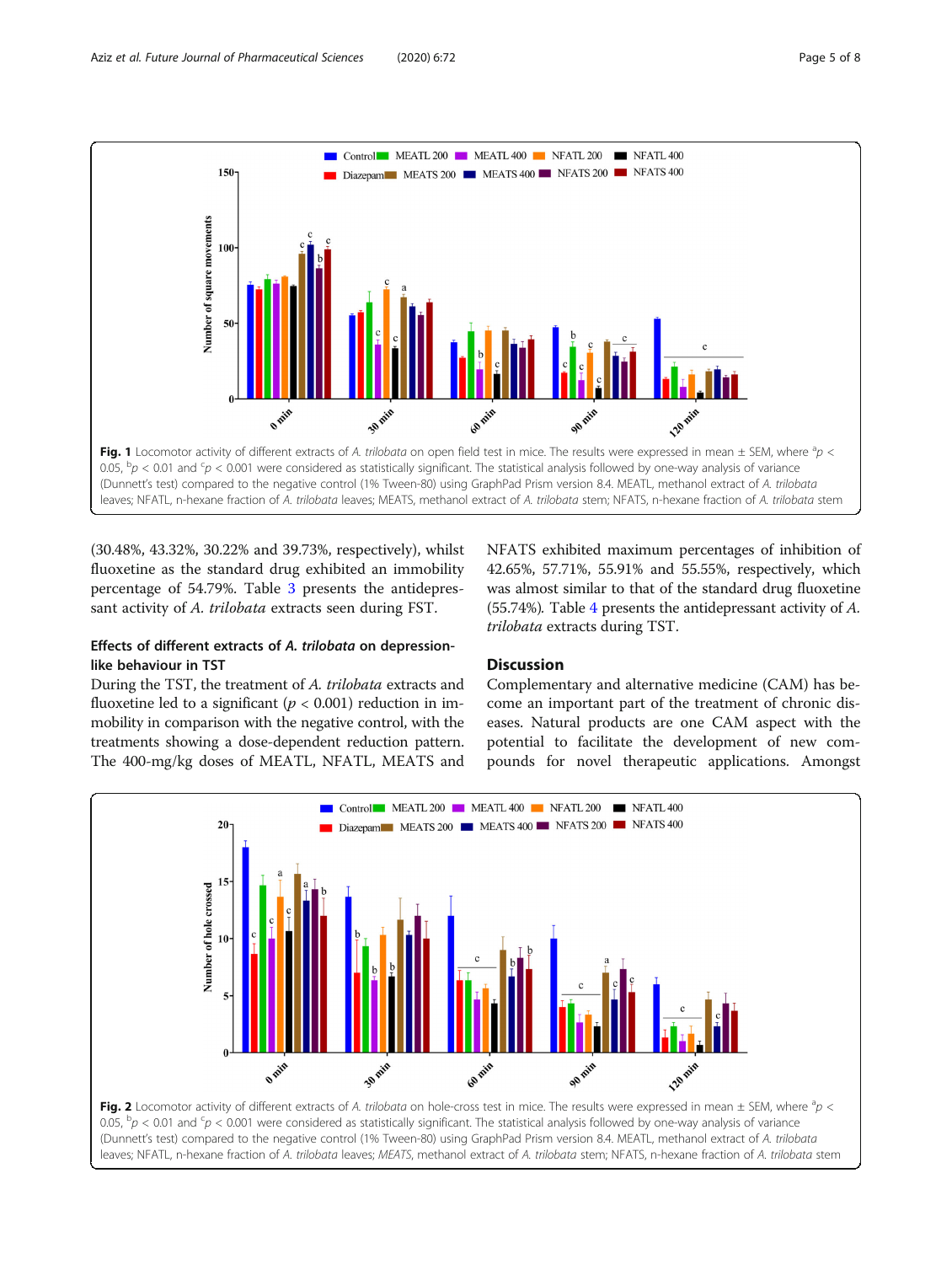<span id="page-5-0"></span>Table 3 Antidepressant activity of different extracts of A. trilobata on forced swimming test in mice

| Group (mg/kg)        | Immobile time                 | Inhibition (%) |
|----------------------|-------------------------------|----------------|
| Control (10 mL/kg)   | $194.67 \pm 2.91$             |                |
| Fluoxetine (20)      | $88.0 + 1.15$ <sup>c</sup>    | 54.79          |
| MFATI 200            | $183.0 + 6.51$ <sup>ns</sup>  | 5.99           |
| MFATI 400            | $135.33 + 2.91^{\circ}$       | 30.48          |
| <b>NFATI 200</b>     | $159.0 \pm 4.73$ <sup>c</sup> | 18.32          |
| NFATL 400            | $110.33 + 4.06^{\circ}$       | 43.32          |
| MFATS 200            | $161.67 + 4.91^{\circ}$       | 16.95          |
| MFATS 400            | $130.0 + 3.61^{\circ}$        | 30.22          |
| NFATS <sub>200</sub> | $169.33 \pm 1.76^c$           | 13.01          |
| <b>NFATS 400</b>     | $117.33 + 3.84^c$             | 39.73          |

ns non-significant, MEATL methanol extract of A. trilobata leaves, NFATL nhexane fraction of A. trilobata leaves, MEATS methanol extract of A. trilobata stem, NFATS n-hexane fraction of A. trilobata stem

The statistical analysis followed by one-way analysis of variance (Dunnett's test) compared to the negative control (1% Tween-80) using GraphPad Prism version 8.4

The results were expressed in mean ± SEM (standard error mean)

 $\epsilon_p$  < 0.001 considered as statistically significant

other areas of study, the use of CAM or natural products in the treatment of neurodegenerative disease is a topic of interest for the researcher [[27\]](#page-7-0).

Anxiolytics properties exert their pharmacological activity by increasing γ-aminobutyric acid (GABA)-ergic neurotransmission in the brain [[28](#page-7-0)]. The anxiolytic activity was assessed herein by EPM testing and the HBT. GABA receptors are directly l with anxiolytic effects, whilst the GABA-A receptor plays a key role in balancing neuronal inhibition and excitation [[29](#page-7-0)]. In EPM

Table 4 Antidepressant activity of different extracts of A. trilobata on tail suspension test in mice

| Group (mg/kg)      | Immobile time                | Inhibition (%) |  |
|--------------------|------------------------------|----------------|--|
| Control (10 mL/kg) | $186.0 \pm 1.69$             |                |  |
| Fluoxetine (20)    | $82.33 \pm 1.19^c$           | 55.74          |  |
| MEATL 200          | $158.33 + 4.01^{\circ}$      | 14.87          |  |
| MEATL 400          | $106.67 \pm 3.47^{\circ}$    | 42.65          |  |
| NFATL 200          | $144.0 + 4.36^{\circ}$       | 22.58          |  |
| NFATL 400          | $78.67 \pm 1.33^{\circ}$     | 57.71          |  |
| MFATS 200          | $113.0 + 2.65^{\circ}$       | 39.24          |  |
| MEATS 400          | $82.0 \pm 2.08$ <sup>c</sup> | 55.91          |  |
| NFATS 200          | $118.33 + 4.91^{\circ}$      | 36.38          |  |
| <b>NFATS 400</b>   | $82.67 + 3.71^{\circ}$       | 55.55          |  |

ns non-significant, MEATL methanol extract of A. trilobata leaves, NFATL nhexane fraction of A. trilobata leaves, MEATS methanol extract of A. trilobata stem, NFATS n-hexane fraction of A. trilobata stem

The statistical analysis followed by one-way analysis of variance (Dunnett's test) compared to the negative control (1% Tween-80) using GraphPad Prism version 8.4

The results were expressed in mean ± SEM (standard error mean)

 $\epsilon_p$  < 0.001 considered as statistically significant

testing, the presence of an agent with anxiolytic behaviour increases the frequency of entry into the open arms [[30\]](#page-7-0). In our study, Swiss albino mice treated with different extracts of A. trilobata at different doses showed a significant percentage of entries into the open arms. Ultimately, the maximum percentage of entries ( $p < 0.05$ ) was observed for the 400-mg/kg doses of NFATL and NFATS. Meanwhile, the extracts of A. trilobata exhibited a dose-dependent reduction in anxiety. Diazepam also triggered a significant percentage of entries into the open arms. The HBT is useful for assessing anxiety in rodent animals, whereas the increased number of head dips is considered as an anxiolytic behaviour [[31,](#page-7-0) [32](#page-7-0)]. It is reported that head dipping by rodents is directly connected with the animals' emotional state [\[33\]](#page-7-0). In HBT, the number of head dips was significantly increased in a dose-dependent manner for MEATL, NFATL, MEATS and NFATS (400 mg/kg), with a similar observation made for diazepam as well.

To discern the impact of A. trilobata extracts on the central nervous system during the PFT and HCT, the numbers of square movements and holes crossed are considered as the locomotor effects, respectively [[34](#page-7-0), [35\]](#page-7-0). In our study, the decrease in locomotion triggered by the A. trilobata extracts might correlate with the antidepressant activity due to sensory neurons having an excitatory response to motor neurons and spinal interneurons in relation to muscle compaction in locomotion. In addition, GABAergic interneurons regulate this pathway by suppressing the sensory afferents at the presynaptic level [\[36\]](#page-7-0). Since the degree of excitability of the central nervous system is estimated by locomotion, this decrease in motor action suggests the A. trilobata extracts might have sedative effects.

The anxiolytic and locomotor or sedative effects of benzodiazepines (e.g. diazepam) are known to increase the activity of GABA-A. Benzodiazepines bind at the  $\alpha$ subunit, which opens the chloride ion channel, leading to hyperpolarisation. The biological effects of the A. trilobata extracts might be responsible for the GABA-A receptor, benzodiazepines, and nonbenzodiazepine agents. The anxiolytic and locomotor effects of benzodiazepines might result from the activation of glycine neurotransmitters in the brain [[35](#page-7-0), [37](#page-7-0)].

The FST and TST are widely used apparatuses for assessing the effects of antidepressants in rodents. Both tests are sensitive to quantifying the impact of all kind of antidepressant drugs (e.g. selective serotonin reuptake inhibitors, monoamine oxidase inhibitors and tricyclics) [[38,](#page-7-0) [39\]](#page-7-0). In our study, the 400-mg/kg extract dose led to greater reductions in immobility similar to those of the standard drug fluoxetine. In an attempt to predict a positive outcome, A. trilobata extracts were assessed regarding their locomotor effects; however, the 400-mg/kg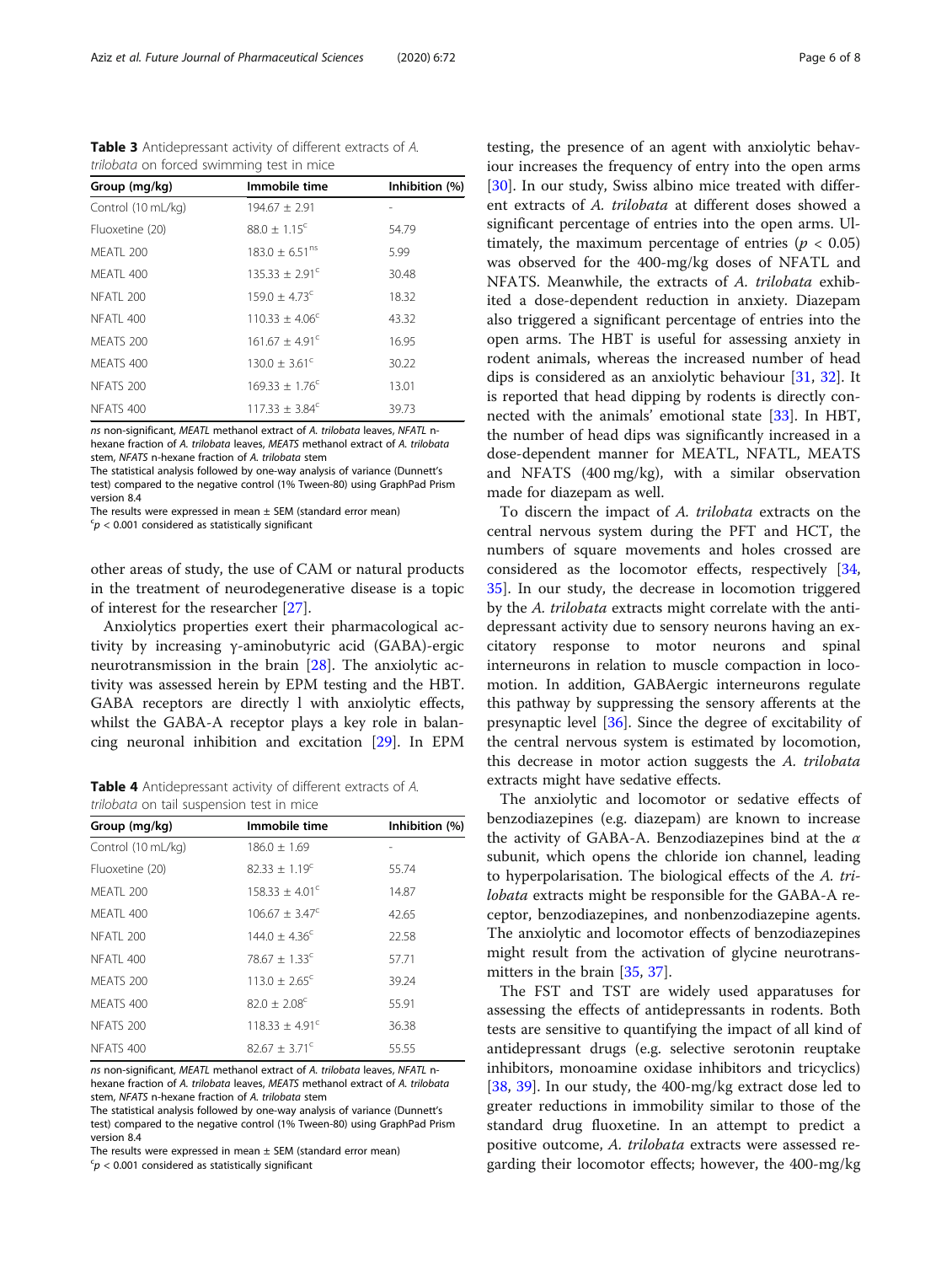<span id="page-6-0"></span>dose of such did not demonstrate significant locomotion effects except for at a few points during the total observation time. Moreover, these reduction effects on FST and TST were thought to be due to antidepressant effects rather than locomotor-enhancing effects. According to the researcher, the GABA-A receptor is responsible for depression-like behaviours. Patients deficient in GABA as well as who show a decreased level in the GABA-A receptor might suffer from depression. As such, agents that mimic the GABAergic receptor might be effective in reducing the severity of depression [\[40](#page-7-0)]. The finding that A. trilobata extracts show antidepressant effects might be due to the activation of the GABAergic system.

## Conclusion

According to the present study, A. trilobata extracts are a potential source of neuropharmacological effects and exhibit significant anxiolytic, locomotor and antidepressant activities. Notably, the anxiolytic and antidepressant effects might be mediated by the GABAergic system. However, further research is required to predict the possible mechanisms that are behind the neuropharmacological effects of A. trilobata.

#### Abbreviations

MEATL: Methanol extract of A. trilobata leaves; NFATL: n-Hexane fraction of A. trilobata leaves; MEATS: Methanol extract of A. trilobata stem; NFATS: n-Hexane fraction of A. trilobata stem; EPM: Elevated plus maze; HBT: Holeboard test; OFT: Open field test; HCT: Hole-cross test; FST: Forced swimming; TST: Tail suspension test; b.w.: Body weight; IP: Intraperitoneal route; SEM: Standard error mean

#### Acknowledgements

Authors are very much thankful to the Department of Pharmacy, International Islamic University Chittagong, Bangladesh, for research facilities and other logistic supports. The authors would like to thank Cambridge Proofreading & Editing LLC [\(https://proofreading.org/](https://proofreading.org/)) for editing a draft of this manuscript.

#### Authors' contributions

MAIA, NB and AMT planned and designed the research. MAS, MAUC and TBE arranged the whole facilities for the research and supervised the whole research. MAIA, NB and AMT conducted the entire laboratory works with NA and RJP and MNM. MAIA, NB and AMT imparted in study design and interpreted the results putting efforts on statistical analysis with MNM and MAUC. AMT, MAIA, NB, AMT and TBE participated in the manuscript draft and has thoroughly checked and revised the manuscript for necessary changes in format, grammar and English standard. All authors read and agreed on the final version of the manuscript. The author(s) read and approved the final manuscript.

#### Funding

This work is conducted with the individual funding of all authors.

#### Availability of data and materials

The datasets used and/or analysed during the current study are available from the corresponding author on reasonable request.

#### Ethics approval and consent to participate

The study approved by the Institutional Animal Ethical Committee, Department of Pharmacy, International Islamic University Chittagong, Bangladesh, according to governmental guidelines under the reference of Pharm/PND/150/20-2019. For ethical reasons, each animal was used only once and all animals were sacrificed at the end of the study. Adenia trilobata was freshly collected from the Hajarikhil Hill tract area, Chittagong, Bangladesh, in February 2019, which was authenticated by an expert plant taxonomist Md. Anwarul Islam, Department of Botany, Jahangirnagar University, Savar, Dhaka-1342, Bangladesh, under accession number Anwar-0311.

#### Consent for publication

Not applicable

#### Competing interests

Authors declared that they have no conflict of interest.

#### Author details

<sup>1</sup>Department of Pharmacy, International Islamic University Chittagong, Kumira, Chittagong 4318, Bangladesh. <sup>2</sup>Drug Discovery, GUSTO A Research Group, Chittagong 4000, Bangladesh. <sup>3</sup>Department of Applied Chemistry and Chemical Engineering, Noakhali Science and Technology University, Sonapur, Noakhali 3814, Bangladesh. <sup>4</sup>Department of Pharmacy, BGC Trust University Bangladesh, Chittagong 4381, Bangladesh.

# Received: 6 May 2020 Accepted: 31 August 2020<br>Published online: 22 October 2020

#### References

- 1. Leonti M, Casu L (2013) Traditional medicines and globalization: current and future perspectives in ethnopharmacology. Front Pharmacol 4:92. [https://](https://doi.org/10.3389/fphar.2013.00092) [doi.org/10.3389/fphar.2013.00092](https://doi.org/10.3389/fphar.2013.00092)
- 2. Calixto JB, Beirith A, Ferreira J, Santos AR, Filho VC, Yunes RA (2000) Naturally occurring antinociceptive substances from plants. Phytother Res 14(6):401–418. [https://doi.org/10.1002/1099-1573\(200009\)14:6<401](https://doi.org/10.1002/1099-1573(200009)14:6<401)
- 3. Gurib-Fakim AJ (2006) Medicinal plants: traditions of yesterday and drugs of tomorrow. Mol Aspects Med 27(1):1–93. [https://doi.org/10.1016/j.mam.2005.](https://doi.org/10.1016/j.mam.2005.07.008) [07.008](https://doi.org/10.1016/j.mam.2005.07.008)
- 4. Dwyer AV, Whitten DL, Hawrelak JA (2011) Herbal medicines, other than St. John's Wort, in the treatment of depression: a systematic review. Altern Med Rev 16(1):40–49
- 5. Tegegne MT, Mossie TB, Awoke AA, Assaye AM, Gebrie BT, Eshetu DA (2015) Depression and anxiety disorder among epileptic people at Amanuel Specialized Mental Hospital, Addis Ababa, Ethiopia. BMC Psychiatry 15:210. <https://doi.org/10.1186/s12888-015-0589-4>
- 6. Fißler M, Quante A (2014) A case series on the use of lavendula oil capsules in patients suffering from major depressive disorder and symptoms of psychomotor agitation, insomnia and anxiety. Complement Ther Med 22(1): 63–69. <https://doi.org/10.1016/j.ctim.2013.11.008>
- 7. Coplan JD, Aaronson CJ, Panthangi V, Kim Y (2015) Treating comorbid anxiety and depression: psychosocial and pharmacological approaches. World J Psychiatry 5(4):366–378. <https://doi.org/10.5498/2Fwjp.v5.i4.366>
- 8. García-Alberca JM, Lara JP, Berthier ML (2011) Anxiety and depression in caregivers are associated with patient and caregiver characteristics in Alzheimer's disease. Int J Psychiat Med 41(1):57–69. [https://doi.org/10.2190/](https://doi.org/10.2190/pm.41.1.f) [pm.41.1.f](https://doi.org/10.2190/pm.41.1.f)
- 9. Dhawan K, Dhawan S, Chhabra S (2003) Attenuation of benzodiazepine dependence in mice by a tri-substituted benzoflavone moiety of Passiflora incarnata Linneaus: a non-habit forming anxiolytic. J Pharm Pharm Sci 6(2): 215–222
- 10. Adnan M, Chy MNU, Kamal AM, Chowdhury KAA, Rahman MA, Reza ASMA, Moniruzzaman M, Rony SR, Nasrin MS, Azad MOK, Park CH, Lim YS, Cho DH (2020) Intervention in neuropsychiatric disorders by suppressing inflammatory and oxidative stress signal and exploration of in silico studies for potential lead compounds from Holigarna caustica (Dennst.) Oken leaves. Biomolecules 10:561. <https://doi.org/10.3390/biom10040561>
- 11. Katzung BG (2012) Chapter 1: Basic principles: Introduction. Basic and clinical pharmacology. In: Lange Medical Books/McGraw-Hill, New York, 1-7, 12th edn
- 12. Hellión-Ibarrola M, Ibarrola D, Montalbetti Y, Kennedy M, Heinichen O, Campuzano M, Tortoriello J, Fernández S, Wasowski C, Marder MJ, De Lima TM, Mora S (2006) The anxiolytic-like effects of Aloysia polystachya (Griseb.) Moldenke (Verbenaceae) in mice. J Ethnopharmacol 105(3):400–408. [https://](https://doi.org/10.1016/j.jep.2005.11.013) [doi.org/10.1016/j.jep.2005.11.013](https://doi.org/10.1016/j.jep.2005.11.013)